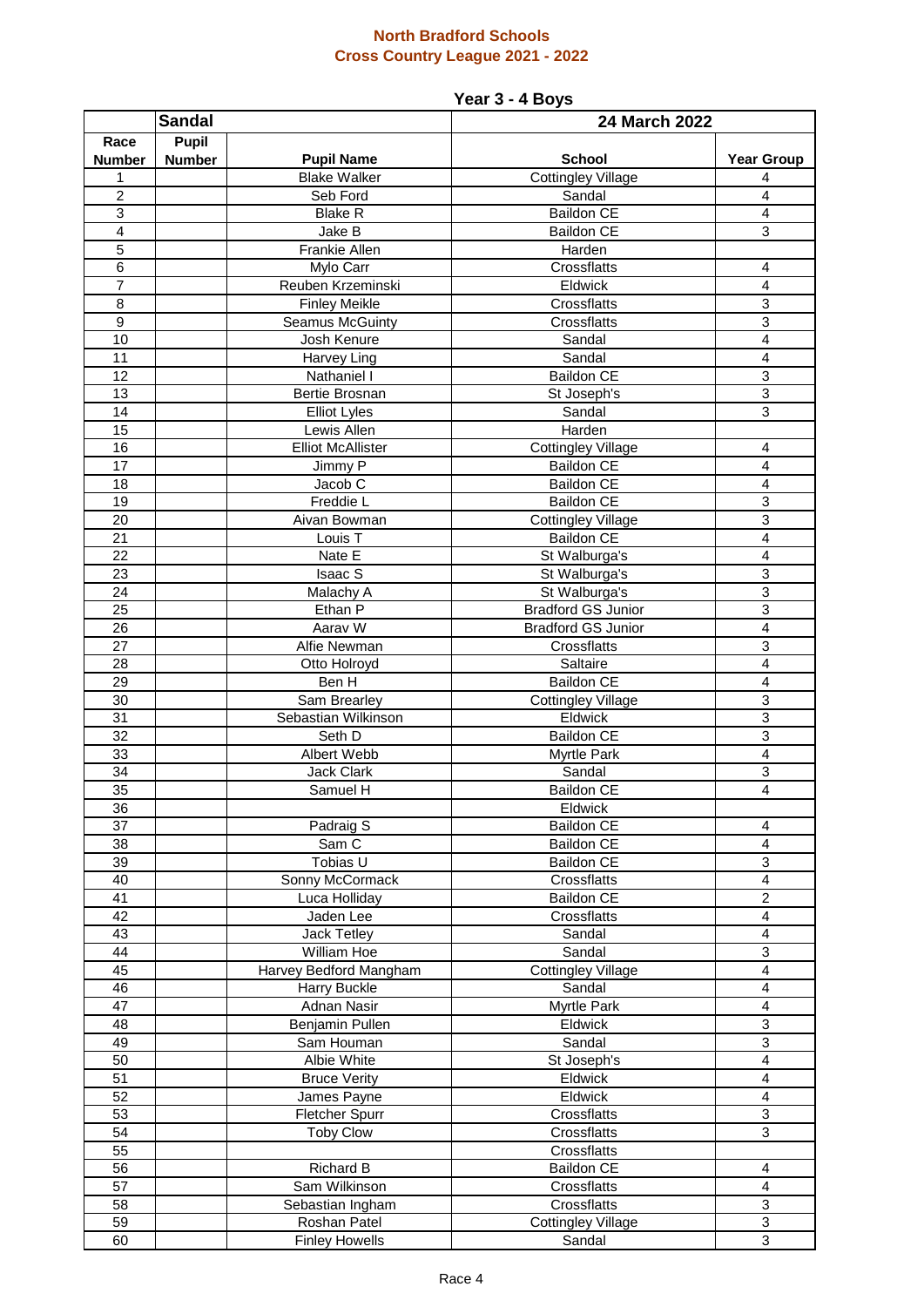#### **North Bradford Schools Cross Country League 2021 - 2022**

# **Year 3 - 4 Boys**

|                 | <b>Sandal</b> |                        |                           |                         |
|-----------------|---------------|------------------------|---------------------------|-------------------------|
| Race            | <b>Pupil</b>  |                        |                           |                         |
| <b>Number</b>   | <b>Number</b> | <b>Pupil Name</b>      | <b>School</b>             | <b>Year Group</b>       |
| 61              |               | John A                 | Baildon CE                | 3                       |
| 62              |               | Kai Sands Yun          | <b>Cottingley Village</b> | 3                       |
| 63              |               | <b>Austin Marshall</b> | Sandal                    | 3                       |
| 64              |               | Zachariah A            | St Walburga's             | 3                       |
| 65              |               | Max D                  | <b>Baildon CE</b>         | 3                       |
| 66              |               | Romeo Depass           | Priestthorpe              | $\overline{3}$          |
| 67              |               | Lewis Haigh            | Priestthorpe              | $\overline{3}$          |
| 68              |               | Leo M                  | <b>Baildon CE</b>         | $\overline{3}$          |
| 69              |               | Dougie Cresser         | Eldwick                   | 4                       |
| 70              |               | Zayan Khan             | <b>Cottingley Village</b> | 4                       |
| $\overline{71}$ |               | Toby I                 | <b>Baildon CE</b>         | 3                       |
| $\overline{72}$ |               | Jack Oliver            | Priestthorpe              | $\overline{3}$          |
| 73              |               | Oliver Moody           | <b>Cottingley Village</b> | 3                       |
| $\overline{74}$ |               | Nathan L               | <b>Baildon CE</b>         | 4                       |
| $\overline{75}$ |               | William Vincent        | Sandal                    |                         |
| $\overline{76}$ |               | Leo Cheyne             | Eldwick                   | 3                       |
| $\overline{77}$ |               | Noah M                 | <b>Baildon CE</b>         | 3                       |
| 78              |               | Alfie Wade             | Crossflatts               | 3                       |
| 79              |               | Woody Skowranski       | Priestthorpe              | $\overline{4}$          |
| 80              |               | Benji Abbot            | Saltaire                  | $\overline{4}$          |
| 81              |               | Dorian Carlin-Marshall | Saltaire                  | 3                       |
| 82              |               | Noah Sherlock          | Crossflatts               | $\overline{3}$          |
| 83              |               | Joshua Lightowler      | Crossflatts               | 4                       |
| 84              |               | Jonah Gibson           | Crossflatts               | 4                       |
| 85              |               | Antwon May-Garber      | Myrtle Park               | 4                       |
| 86              |               | Quinn T                | St Walburga's             | 3                       |
| 87              |               | Elijah QR              | St Walburga's             | $\overline{\mathbf{4}}$ |
| 88              |               | Junior Makama          | <b>Cottingley Village</b> | 4                       |
| 89              |               | Arthur C               | <b>Baildon CE</b>         | $\overline{3}$          |
| $\overline{90}$ |               | <b>Shay Mills</b>      | Priestthorpe              | $\overline{3}$          |
| 91              |               | Abdullah Farooq        | <b>Cottingley Village</b> | 3                       |
| $\overline{92}$ |               | <b>William Russell</b> | Myrtle Park               | 3                       |
| 93              |               | Aqib M                 | <b>Bradford GS Junior</b> | $\overline{4}$          |
| 94              |               | Mohammed Taha Safdar   | <b>Cottingley Village</b> | 3                       |
| 95              |               | Ishaan S               | <b>Bradford GS Junior</b> | 3                       |
| 96              |               | Oliver H               | <b>Baildon CE</b>         | 4                       |
| 97              |               | Zulqarnain R           | <b>Bradford GS Junior</b> | $\overline{c}$          |
| 98              |               | Dylan P                | St Walburga's             | $\overline{3}$          |
| 99              |               | Antonio D              | St Walburga's             | 3                       |
| 100             |               | Henry chalk            | Eldwick                   | $\overline{3}$          |
| 101             |               | <b>Beau Kemp</b>       | Crossflatts               | 3                       |